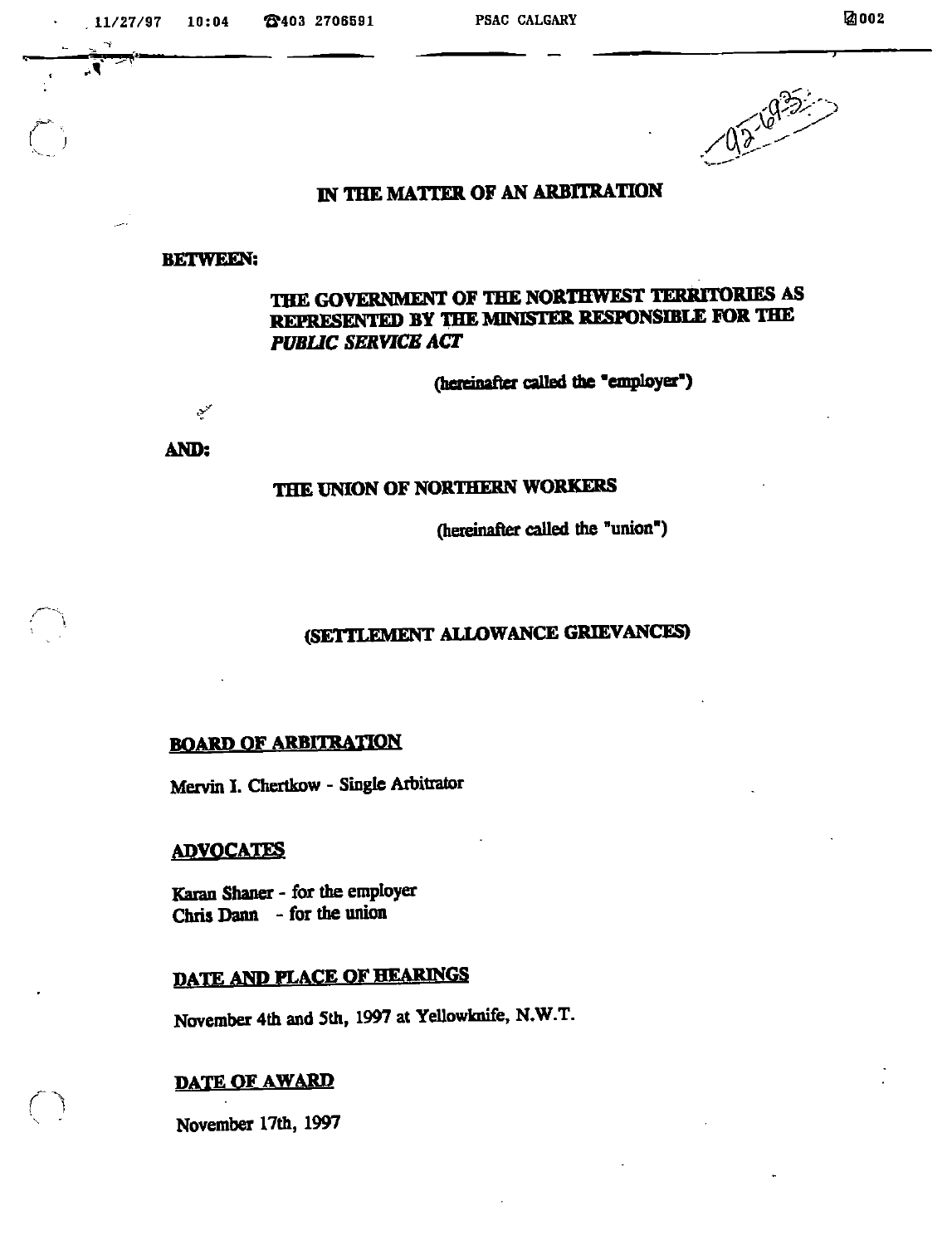$\ddot{\phantom{a}}$ 

 $\mathbb{C}$ f.

#### AWARD

 $\mathbf I$ 

In the fell of 1992 and the spring of 1993, the union filed a series of grievances on behalf of union members located in Fort Smith, Hay River, Yellowknife, Rae and Fort Liard, N.W.T. in which it alleged they were not paid settlement allowances as required under the collective agreement then in force between the parties.

Those provisions of ARTICLE 41 - SETTLEMENT ALLOWANCES of the collective agreement then in effect between the parties that are in dispute are 41.01, 41.02 and 41.08 which provide as follows;

- 41.01 Salary rates are based on die economic conditions evident in Yellowknife. Regional differences in cost are offset by the provision of a Settlement Allo-<br>wance. This allowance will permit the average wance. This allowance will permit the average employee residing in a settlement to maintain equal purchasing power with his/her counterpart in Yellowknife. This allowance is not an incentive to reside in the settlement, but is basically an equalizing type of subsidy.
- 41.02 Settlement Allowance will be paid to every employee who is assigned to a position that is located in a community in the schedule printed in Clause 41.08 below to which an amount of Settlement Allowance applies.
- 41.08 An increase to all Settlement Allowance rates by the percentage equal to each negotiated economic increase is agreed.

The placement of communities on this grid shall be revised from time to time in accordance with changes to the schedule of Isolated Post Allowances of the Federal Government. The Union shall notify the Employer, in writing, where there is a revision to the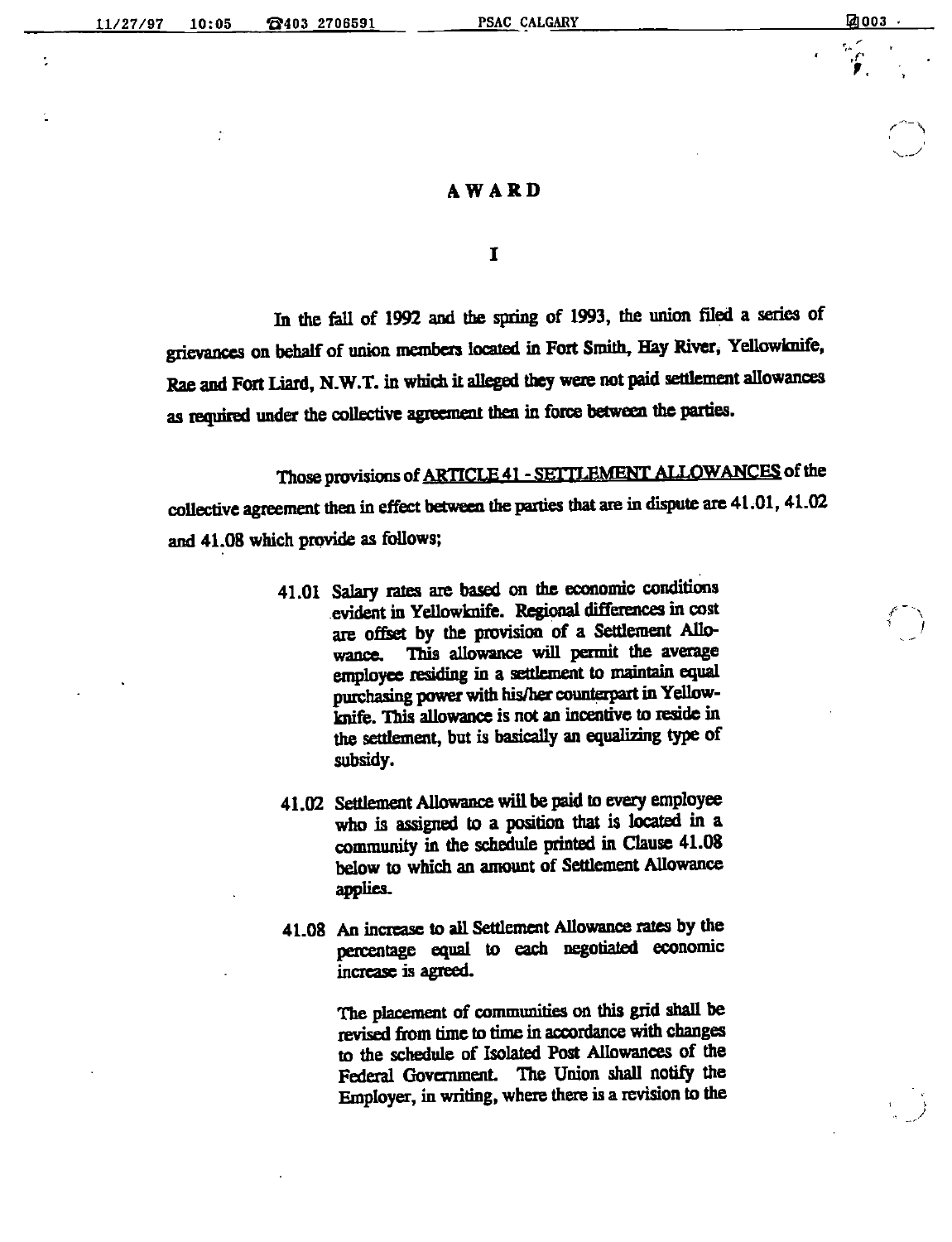$\dot{\subset}$ 

\* Page  $2$  \*

placement of communities on this grid and where a retroactive period is involved:

- (i) where a community is moved to a position on the grid with a higher rate the Employer will effect the increase retroactive to the effective date of die revision of the Schedule of the Isolated Post Allowances of the Federal Government; and
- (ii) where a community is moved to a position on the grid with a lower rate the Employer will not effect any reclamation of overpayment.

The grid referred to in article 41.08 appears at page 72 of the collective agreement that expired March 21st, 1994. Employees in Group A. which comprised Enterprise, Fort Liard, Fort Smith, Hay River, Tungsten and Yellowknife, were not paid settlement allowances. They constituted, says the employer, the zero base group in the Yellowknife area as provided in article 41.01. There are seven other groups - B through H;inclusive. Employees located in the areas identified in each of those groups were entitled to settlement allowances which were calculated as provided in article 41.08.

As a result of revisions to the schedule of Isolated Post Allowances (IPA's) of the Federal Government, as noted in article 41.08, three grievances were filed by the union. The first is dated August 25th, 1992, on behalf of the bargaining unit employees in Fort Smith, Hay River and YeUowknife. They claim they ought to be moved from Group A to B. The second grievance is dated September 21st, 1992 on behalf of the employees located in Rae. Their claim is to move from Group B to C. The third grievance is dated March 29th, 1993, and was filed on behalf of the employees in Fort Liard who claim they are entitled also to move from Group A to B. The response to all three grievances by the employer was the same. It was never its intention to provide Settlement Allowances to employees in Yellowknife or to employees in communities where the cost of living was less than that of Yellowknife.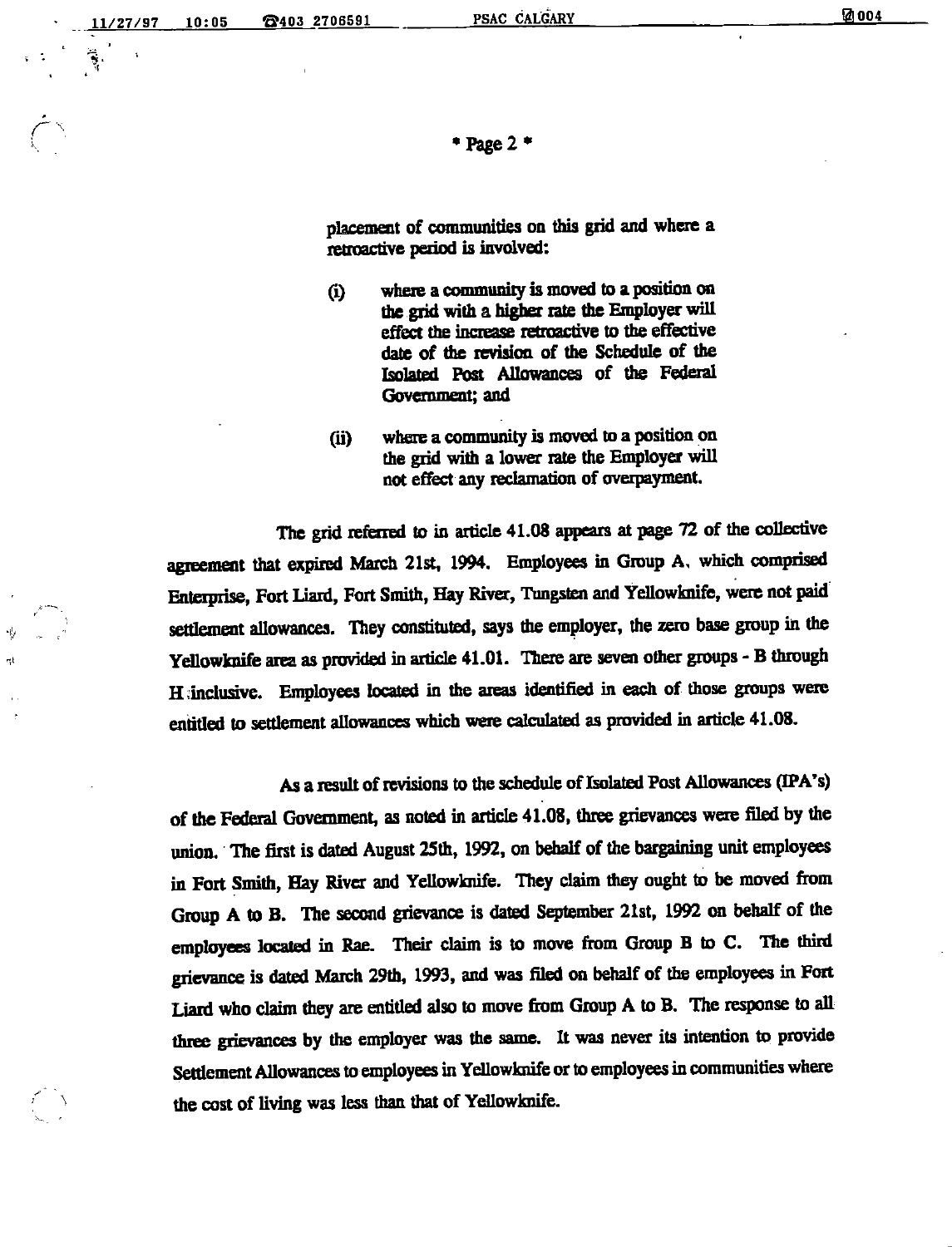$*$  Page 3 $*$ 

#### n

The issue between the parties is straight forward. The union says there is no ambiguity in the language of the articles in dispute. Isolated post allowances (IPA's) of the Federal Government, as provided for in article 41.08, apply to Yellowknife. The Federal Government uses base sites in southern Canada for comparing cost of living in differing areas in the north. For the Western Arctic, Edmonton, Alberta is the base city. Federal Government employees who are located in Yellowknife are entitled to a settlement allowance. Therefore, it urges, all employees of the Government of the Northwest Territories who are in Group A are entitled to a settlement allowance as well.

The employer on its part says the provisions of article 41.01 are clear and unambiguous. Salary rates in the Northwest Territories axe baaed on the economic conditions evident in the Yellowknife area. It is the base upon which all other communities are compared for cost of living purposes. The fact that the parties agreed to adopt the mechanism for isolated post allowances the Federal Government uses for its employees for the purpose of placement of communities on the grid, did not affect the bargain between them as set out in article 41.01 where settlement allowances are zero based for the Yellowknife area. The intent and purport of article 41.01 was to equalize the cost of living in all other settlements in the Northwest Territories when compared to the Yellowknife area.

Both parties argued in the alternative that evidence of bargaining history and past practice supported the positions each took in this dispute. I will comment briefly on that extrinsic evidence later on in this Award. While some of that evidence is useful, if I hold there is ambiguity in the language of article 41, I have concluded for reasons which will become apparent that the recognized principles for contract interpretation will govern my decision in this dispute.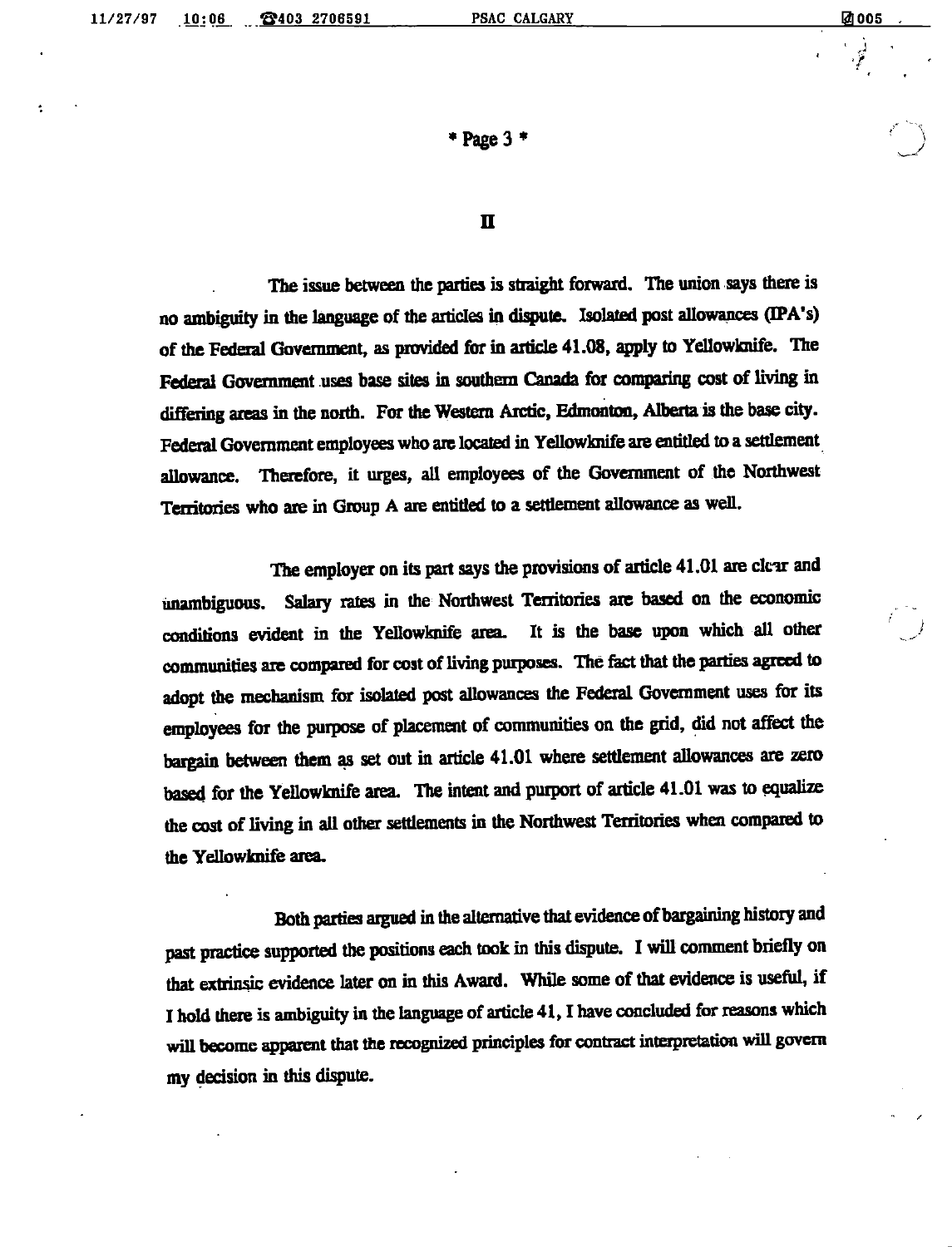$\mathbf{A}$ 

r

 $\frac{1}{2}$  . The  $\frac{1}{2}$ 

 $\tilde{\phantom{1}}$ 

 $*$  Page 4 $*$ 

#### m

The parties agreed to certain stipulated facts. First, it was agreed that in 1992 changes were made in Statistics Canada Cost of Living Differential Indices resulting in changes by the Federal Treasury Board to the classification of certain communities on the Federal IPA grid, including Yellowknife, for the purpose of calculation of IPA's for its employees. Secondly, as required by article 41.08, the union notified the employer in writing of the changes. Finally, on a reading of the whole of article 41, the employer was bound to move certain communities to different placements on its own grid.

However, the employer says that requirement is not applicable to Yellowknife because it takes the position that Ydlowknife is the base city for the Government of the Northwest Territories employees for calculation of entitlement to settlement allowances, not Edmonton.

#### IV

Now follows a synopsis of the history of the development of the settlement allowance provisions for employees of the Government of the Northwest Territories since 1969. That was when a public service separate from that of the Federal Government was created. I have gleaned these historical facts from the exhibits filed in evidence in these proceedings and the testimony of Mr. Darm Crook and Mr. Ben McDonald, who testified on behalf of the union, and Mr. Herb Hunt, who gave evidence on behalf of the employer.

In the forward to an employee handbook titled "Benefits and Conditions of Employment" dated October 15th, 1969, S.M. Hodgson, the then Commissioner, welcomed employees to the public service of the Government of the Northwest Territories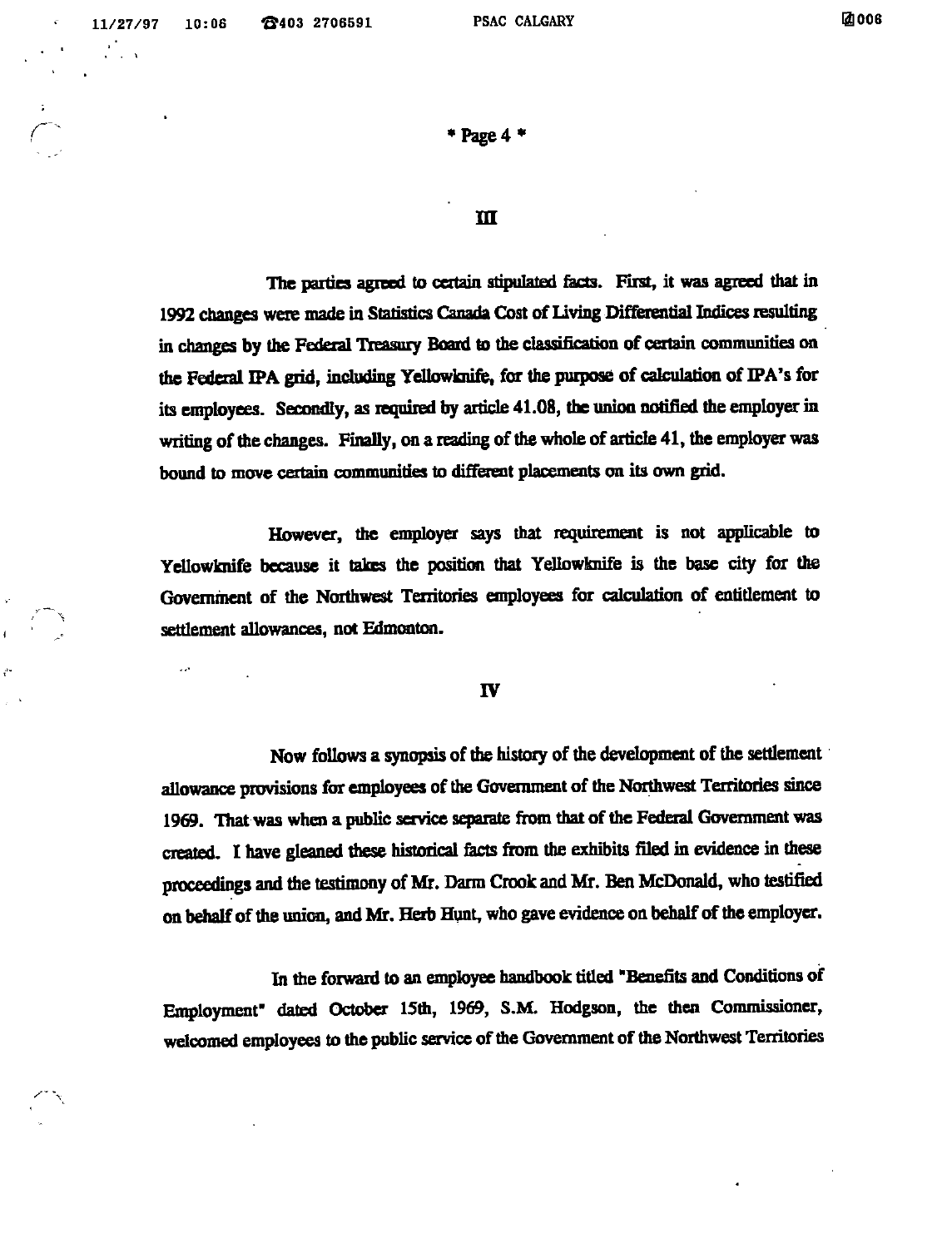/

\*Pagc5 \*

(Exhibit 16). Item 11 on page 26 of that handbook ISOLATED POST ALLOWANCES stated the following;

### 11. ISOLATED POST ALLOWANCES

Yellowknife, Fort Smith, Hay River and Pine Point are not to be considered isolated posts and no isolated post allowance as such wiU be given to people working there. Allowances will be paid in addition to the basic salary for employees working in areas other than the four aforementioned.

In the collective agreement which ran from April 1st, 1970 to March 31st, 1972, the parties agreed that certain terms and conditions of employment would not change without prior consultation, including "settlement allowances". In the collective agreement of April 1st, 1974 to March 31st, 1976 there appears a Letter of Understanding wherein the parties agreed to have one settlement allowance schedule for all employees in the Northwest Territories public service effective April 1st, 1974. Further, any adjustment to the current agreed upon schedule would only be as a result of joint consultation and no reduction would be made during the life of the agreement to the current agreed upon schedule.

As a result of that Letter of Understanding, the employer issued a policy directive on May 16th, 1975 with respect to settlement allowances (Exhibit 19). The policy of the government is set out on page 1 of that document as follows;

#### **Policy**

Salary rates negotiated by the Government of the N.W.T. and the Employee Bargaining Agents are based on the economic conditions evident in Yellowknife, in particular, and the MacKenzie Highway Settlements in general. Regional differences in cost are offset by the provision of a financial subsidy referred to as a Settlement Allowance.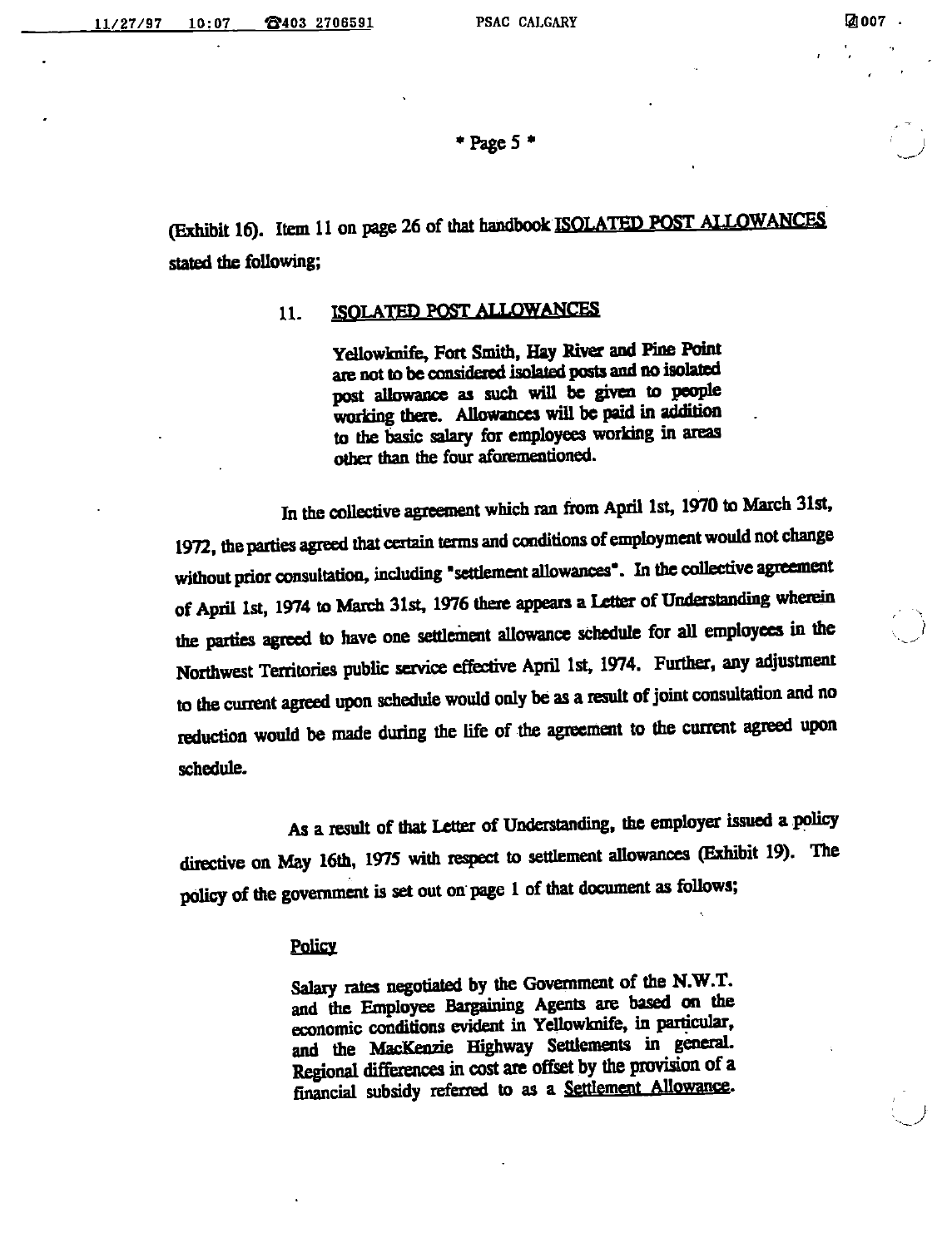$*$  Page 6  $*$ 

This allowance, if utilized judicially, will permit the average employee residing in a settlement to maintain equal purchasing power with his counterparts in Yellowknife. This allowance is not an incentive to reside in the settlement, but is basically an equalizing type of subsidy.

Attached to the policy as Appendix "A" was the settlement allowance schedule which set out the various grids and the settlement allowance applicable to each of them. Grid A which was Yellowknife, Fort Smith, Hay River and Pine Point showed no settlement allowance.

The April 1st, 1976 to March 31st, 1978 collective agreement restated the provision that settlement allowance was one of the terms and conditions of employment that would not be changed without prior consultation with the union.

Then comes negotiations for the collective agreement of April 1st, 1978 to March 31st, 1979. The employer's policy on settlement allowances was re-issued on November 30th, 1978 (Exhibit 22). The policy as stated in the previous directive (Exhibit 19) remained the same.

The employer's policy omtinued unchanged through several subsequent renewals of the collective agreement up to the negotiations for the collective agreement from April 1st, 1985 to March 31st, 1987. Here, for the first time, settlement allowance provisions appear in the collective agreement (Exhibit 26). We see for the first time articles 41.01 and 41.02 the wording of which remained the same through the 1992-94 collective agreement which governs the issues in dispute in this arbitration. Article 41.08 in that agreement set out the settlement grids from grid Athrough H. Communities in the Yellowknife area and some other communities in the north were placed on grid A which was zero based with no settlement allowance. Anote appears below the grid which stated the following;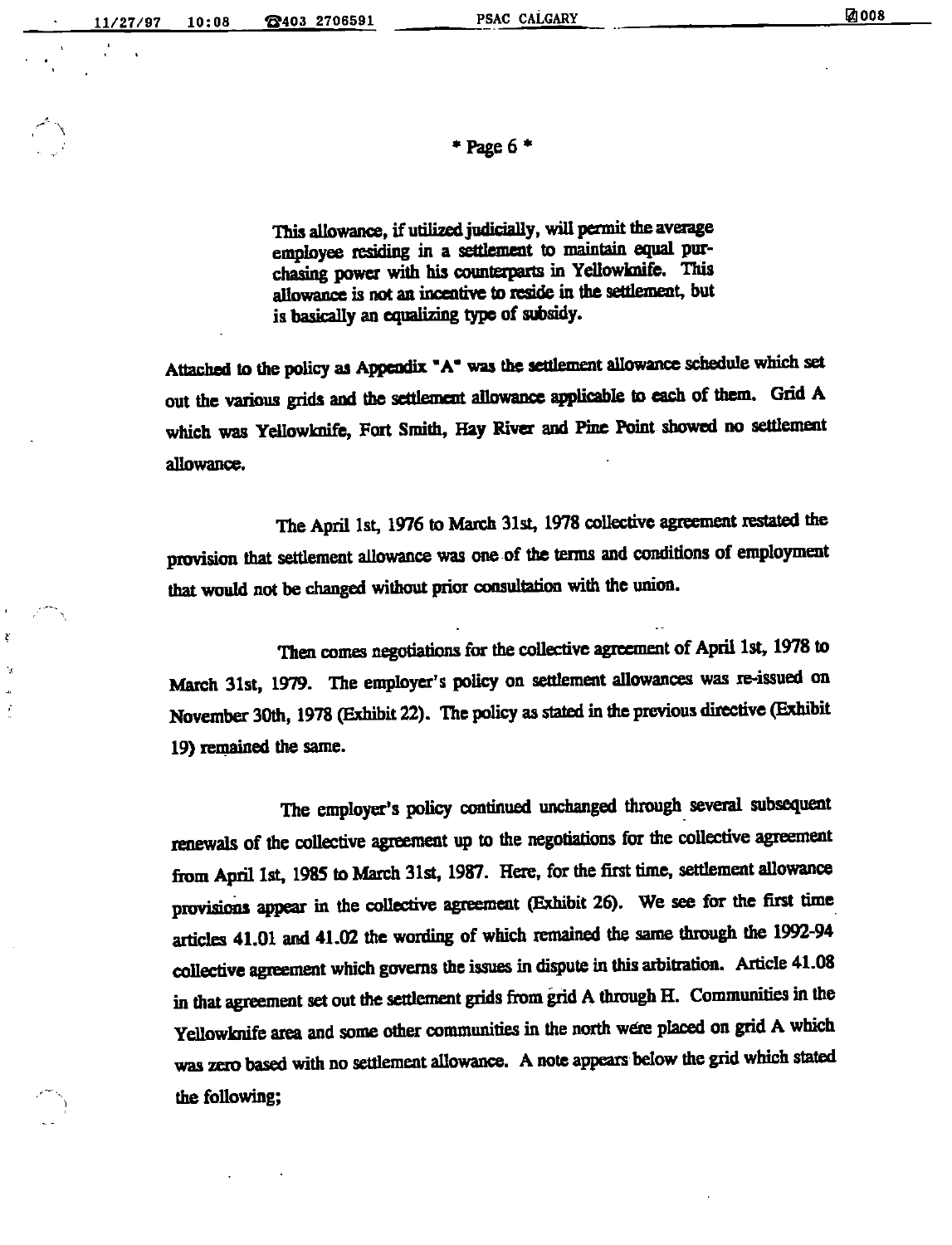Page7\*

Effective April 1, 1986 these allowances will receive a cost of living increase based on the Federal Consumer Price<br>Index computation for the Northwest Territories produced by Statistics Canada for March 31, 1986 over April 1, 1985.

In negotiations for the collective agreement April 1st, 1987 to March 31st, 1989 the parties agreed on a notation below the grid set out in article 41.08 as follows;

> The placement of communities on this grid shall be revised from time to time in accordance with changes to the schedule of Isolated Post Allowances of the Federal Government.

That change was the result of concerns that the Federal Government made changes from<br>time to time in the placement of communities on various points on the grid but under the existing collective agreement, the patties heie were stuck with the placement on the grid of any community for the life of the collective agreement.

During negotiations for the renewal of that collective agreement the employer tabled a settlement allowance proposal (Exhibit 15A) which restated the language in article 41.01 and had the following comments on page 5 with respect to comparisons with the Federal Government allowances;

Comparisons with Federal Government Allowances

Isolated Post Allowances (IPA) recognire three components: Environmental Allowances; Uving Cost Mferential; and Fuel and Utilities.

The first two allowances are available at a married or single rate to all employees living in a designated isolated posting.<br>The Fuel and Utilities Allowance is available only to those employees who are not being accommodated in crown housing. The portion of the IPA which is most similar to our Settlement Allowance is the Living Cost Differential (or LCD). However, the Federal Government recognizes LCD). However, the Federal Government recognizes<br>Yellowknife and other communities in the same cost of living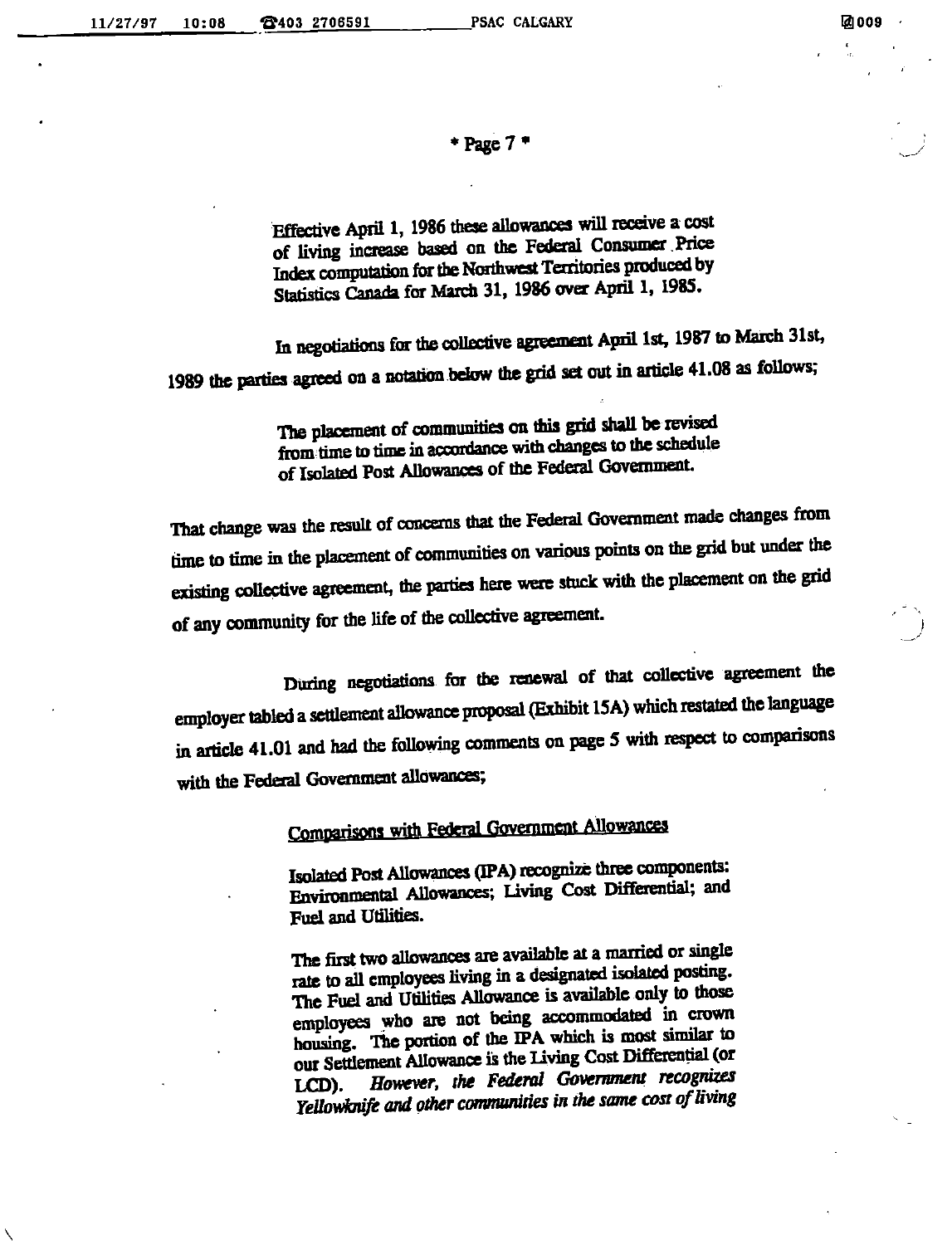#### $*$  Page  $8*$

category as requiring an allowance. The Government of the<br>N,W,T. does not. The Federal Government pays a married or single rate for the allowance. The Govenunent of the  $N.W.\bar{T}$ . pays the same allowance to every employee. However, both Governments have eight categories with comparable allowances and six years ago were grouped identically. (emphasis added)

The LCD schedules are reviewed in August of each year for changes to community group allocations. The dollar amount is reviewed every three years. This schedule was last changed in August, 1986.

In order to compare our allowance with theirs we calculate<br>the average of the married and single LCD for each category and then remove the average paid for Yellowknife.

Attached to that proposal as Table No. 1.1 was a comparison of the G.N.W.T. allowance schedule with the Federal IPA - LCD which again showed category A for Yellowknife as being zero based with no allowance payable.

I have carefully considered the evidence of Messrs. Crook, McDonald and  $\hat{z}^{\mu}$ Hunt. The majority of their evidence dealt with the mechanics of the implementation of the employer's policy on settlement allowances over the years and the subsequent incorporation of that policy into the collective agreements between the parties. I have dealt with that aspect of their evidence in the synopsis noted above.

However, it is appropriate to comment briefly on the following aspects of their evidence which bears upon the issue in dispute between the parties.

Mr. Hunt, who is Director of Labour Relations and Compensation for the enqiloycr, joined the Territorial Goveniment from the Federal Government in 1970. He has been a member of the employer's bargaining team during the 1980's up to the present time. The rationale for the employer's policy of excluding the Yellowknife area from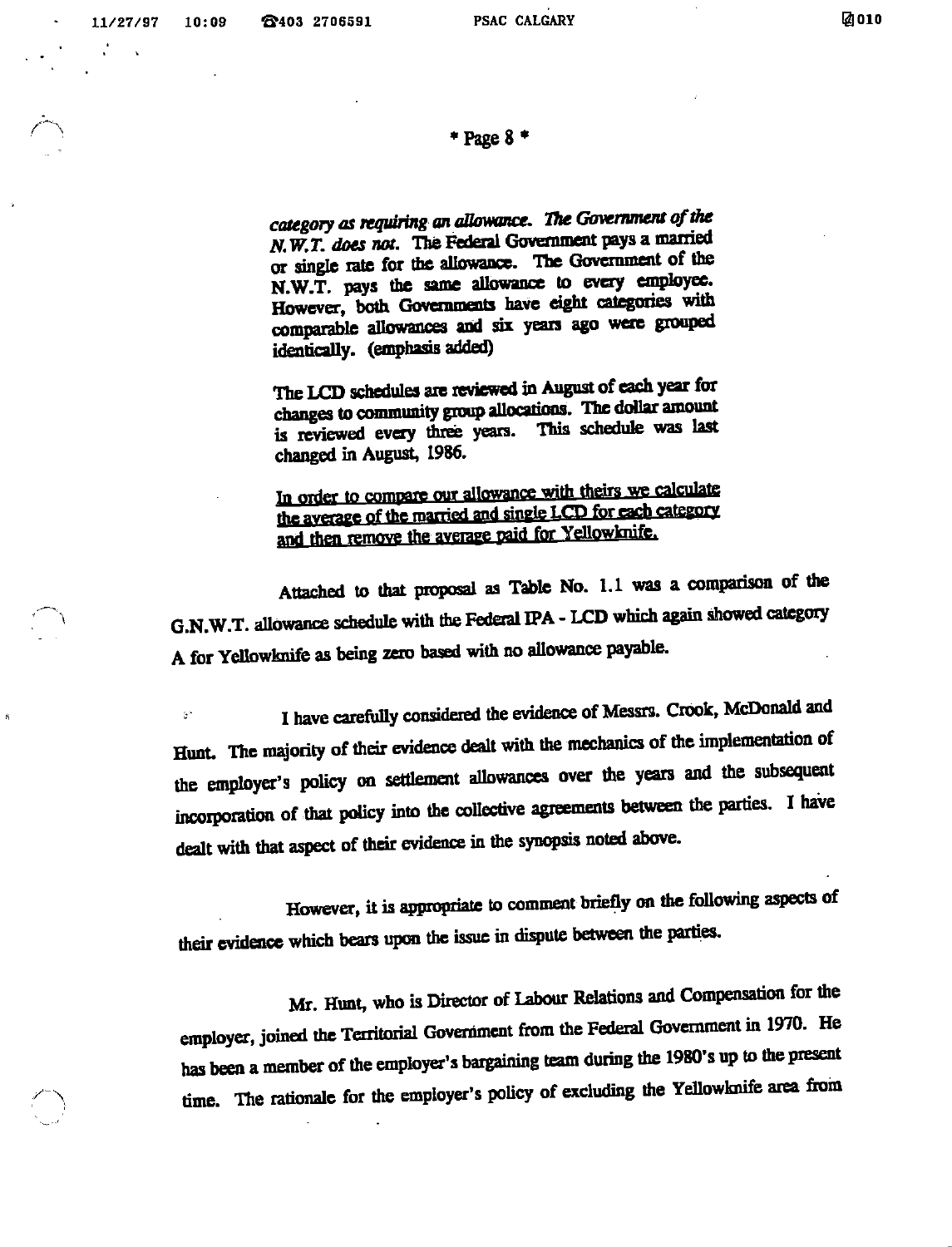$*$  Page 9 $*$ 

settlement allowances goes back to the creation of the public service in 1969, he said. The communities in the Yellowknife area were serviced by highways while the other communities in the Western Arctic were not The Yellowknife area had the lowest cost of living and comparisons with all other communities were based on that rationale.

Mr. Hunt confirmed the employer's proposal as appears in Exhibit ISA. The problem, he said, was how to move communities relative to Yellowknife. But, he stated. Yellowknife remained the base and there was no discussion at bargaining with the union for that collective agreement, that Yellowknife employees would be entitled to a settlement allowance. The employer wanted to be absolutely clear in its proposal to the union, as appears on page 5 of Exhibit 15A, that while the Federal Government recognized Yellowknife and other communities in the same cost of living category as requiring an allowance, the Government of the Northwest Tenitories did not. Further, he testified, during bargaining to the best of his recollection, the union never raised the issue that it wanted settlement allowances linked to the southern based city (Edmonton) as the Federal Government did for its employees. The employer and the union were aware, he said, that the Federal Government paid a settlement allowance to its employees in Yellowknife.

Finally, testified the witness, if Yellowknife were to go from A to B on the grid it would have resulted in a cost to the employer of some four million dollars per year. It was not within the mandate of the bargaining committee of the employer to change the principle that all other communities were compared to Yellowknife as the zero base for the purpose of calculating settlement allowances which went back to the inception of the public service in 1969. The only thing the parties were trying to solve at that bargaining session was the relationship of the other communities with Yellowknife. Further, he said to the best of his recollection neither in bargaining for the 1989-92 or the 1992-94 collective agreement, did that issue come up at bargaining.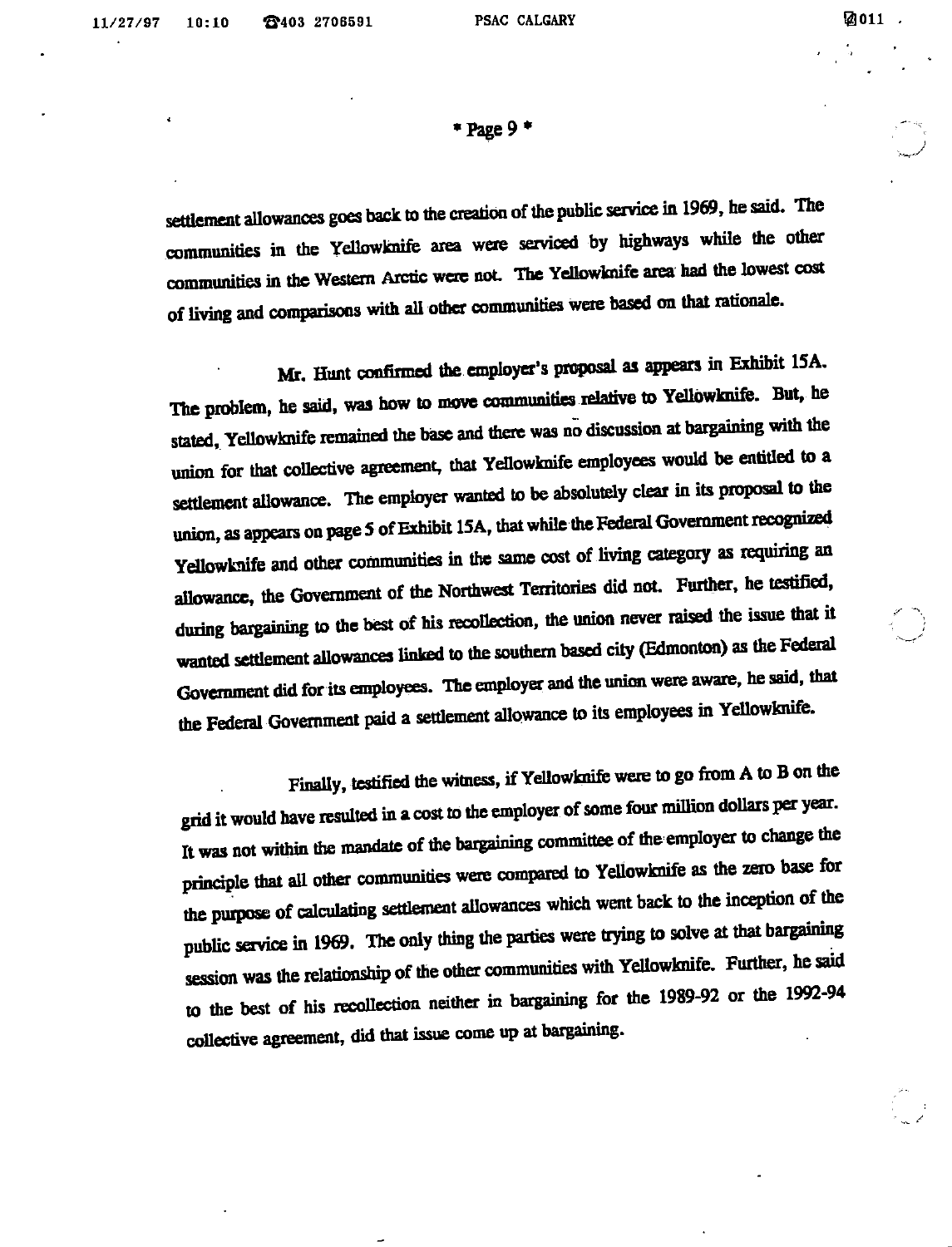$\curvearrowleft$ 

 $\mathbf{r}$ 

碁

\* Page 10  $*$ 

In cross-examination, Mr. Hunt reiterated that the employer has administered article 41.01 since it first appeared in the collective bargaining relationship between the parties based on its plain meaning. In response to a question from counsel for the union, he said it was not possible that the union did not agree with the employer's view that it did not use the Federal Govcnunent base city in the south for the purpose of administering the settlement allowances. Had the union raised that issue at any time in bargaining he would have recalled it because of the four million dollar cost factor.

Mr. Darm Crook was President of the union for 11½ years, his term having expired in May of 1996. He was present at aU bargaining sessions as part of the union negotiating team since 1979.

With respect to the 1981-83 collective agreement, he said that there was no discussion that YeUowknife would be immoveable on the grid.  $\mathcal{A}^{\mu}$ 

When the parties bargained for the 1987-89 agreement, Mr. Crook said the concept from the union's bargaining team's point of view was that Yellowknife was to be compared to Edmonton in accordance with the Federal Gavemment system. However, he could not recall the union's rationale for any debate in that regard and he has been unable to find any notes of bargaining history which might have been kept by die union.

As to the employer's proposals set out in Exhibit ISA and inparticular, the paragraph on page 5, he said that was an explanation of the scale that was attached to the document but it was not the scale that ended up in the collective agreement. The union did not accept the view that Yellowknife was to be removed from the averaging provisions. He said he could not recall if the union made and tabled a specific proposal on that issue during negotiations.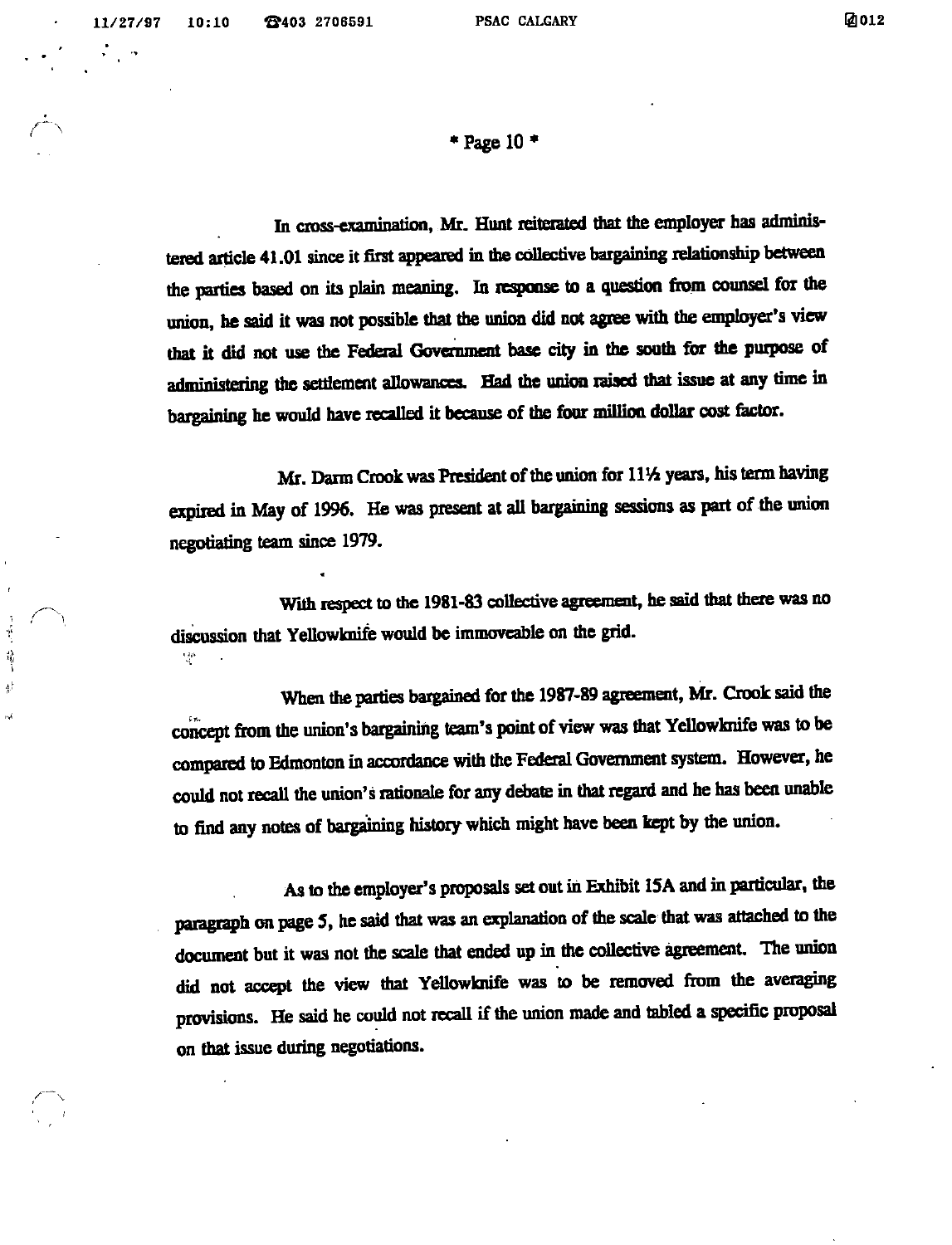y

 $*$  Page 11  $*$ 

Mr. Ben McDonald is a Research and Public Affairs Officer for the union. He has been a bargaining unit member since 1979 and has held executive position with the union. He has researched the history of settlement allowances.

Mr. McDonald testified as to some of the technical aspects with respect to the administration of the settlement allowances and reiterated the union's view that the relationship for settlement allowances is the same as the Federal Government's use of Edmonton, Alberta as the base city for the Western Arctic.

In cross-examination, the witness conceded that nowhere in any of the collective agreements up to and including 1992-94 does the grid show Yellowknife had a value other than zero. He conceded the union was aware the Federal Government paid isolated post allowances to its employees located in Yellowknife using Edmonton as the base city.

I now turn to my deciaon in this dispute.

V

My task in this dispute is to interpret the disputed language in article 41 and in doing so there are certain accepted principles for interpretation of contract language which will point to the intent of the parties when that language was first negotiated. Those principles of interpretation are outlined by the authors Brown & Beatty in their text CanadianLabour Arbitration, 3rd Edition, 4:2100, at pages 4-30 to 37 inclusive.

First, there is a cardinal presumption that the parties are assumed to have intended what they have said and that the meaning of the collective agreement is to be sought in its express provisions. In the quest of ascertaining the parties' intention with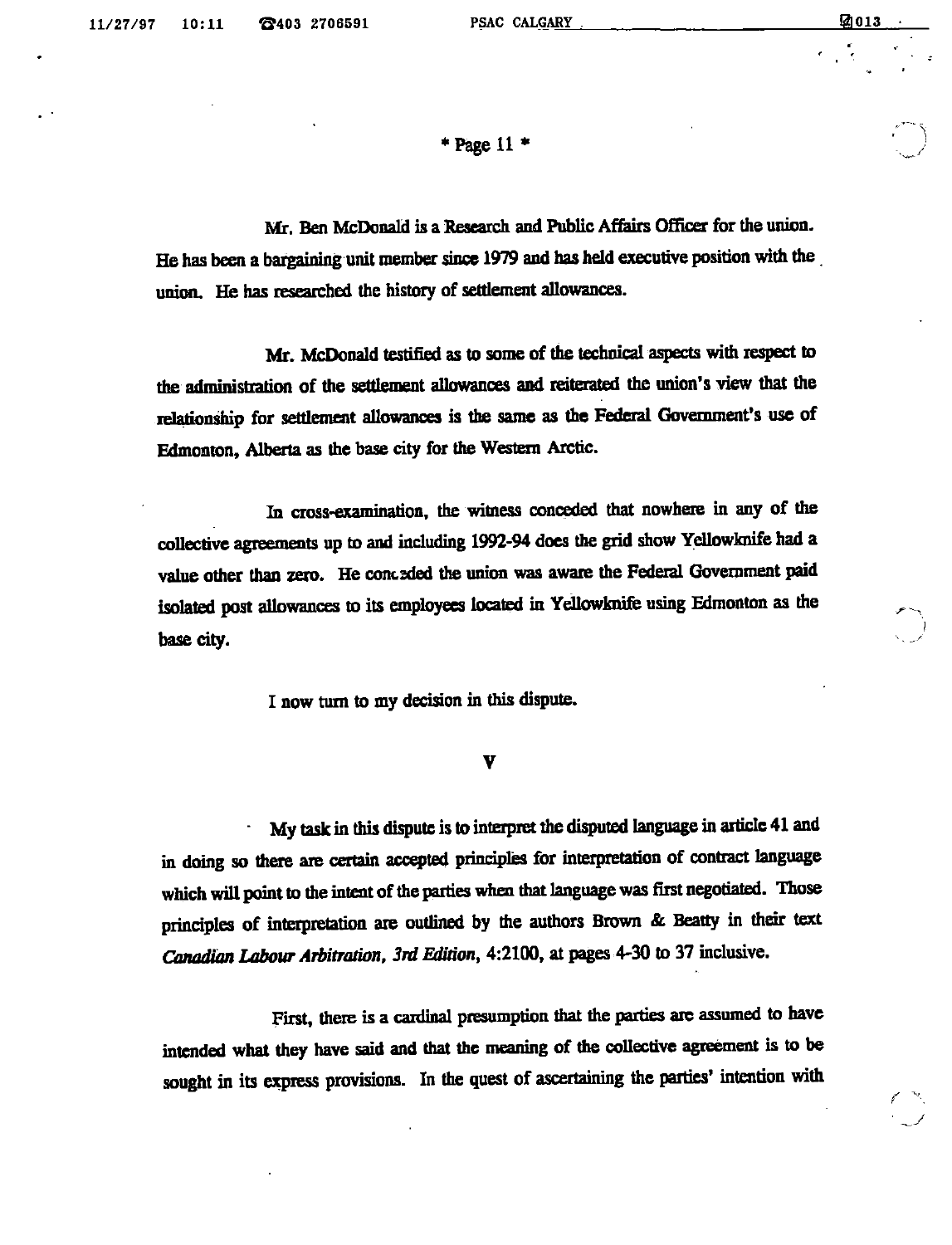\* Page 12 •

respect to a particular provision in the agreement, there is a general presumption that the language placed before the adjudicator should be viewed in its normal or ordinary sense. That is so unless such an approach would lead to some absurdity or inconsistency with the rest of the collective agreement, or unless the context reveals that the words were used in some other sense. Further, the context in which words are found is also a primary source of their meaning. Words under review ought to be read in the context of the sentence, section and agreement as a whole.

Another principle of intetpietation is that in construing a collective agreement, it should be presumed that all the words used were intended to have some meaning and were not intended to conflict with other provisions of the agreement. In the case of a conflict between an earlier and later clause "that part of the contract which is written first overrides that which is written later, and it is only otherwise when the later clause clearly spells out the overriding effect intended" (Steelco of Canada Ltd. (1959), 10 L.A.C. 169 (Anderson) at page 173).

Applying those principles to the dispute at hand, and after a careful reading of the provisions set out in article  $41.01$ , I have concluded the language therein is clear and unambiguous. Having found no ambiguity it is not necessary to seek out extrinsic evidence of bargaining history or past practice to resolve any such dilemma.

In coming to that conclusion, I am persuaded the wording of article  $41.01$ , viewed in its normal or ordinary sense, supports the position of the employer. Clearly, in the first sentence, salary rates are based on the economic conditions in Yellowknife and regional differences in costs are offset by the settlement allowance. Next follows the concept that the allowance would permit the average employee residing in a settlement to maintain equal purchasing power with his or her counterpart in Yellowknife. Those words further support the view that it was the mutual intention of the parties that Yellowknife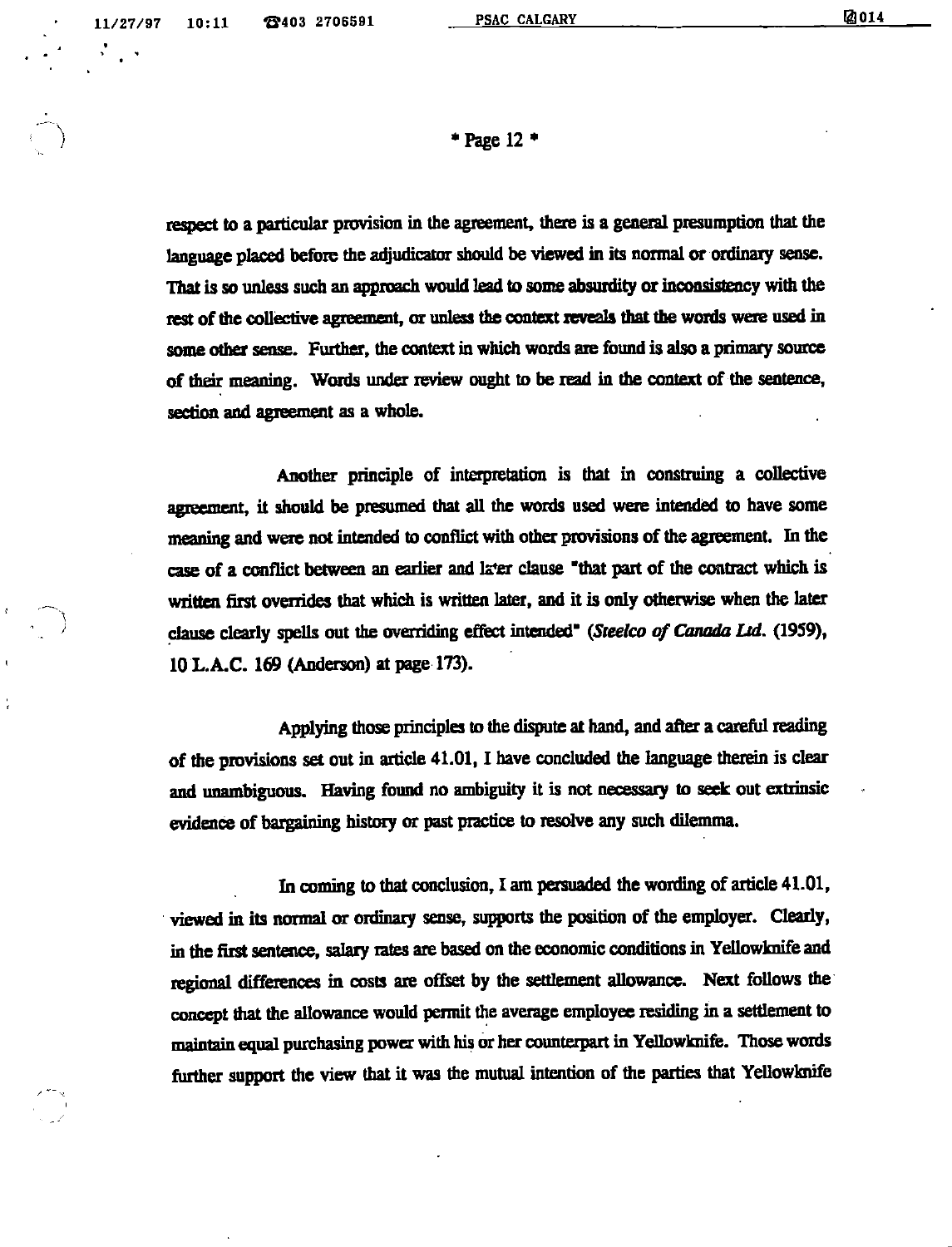$\gamma$ 

 $*$  Page 13  $*$ 

was the base community upon which other communities were measured for the purpose of assisting them to maintain equal purchasing power with employees residing in Yellowknife.

Nothing in the language of article 41.01 supports the contention of the union that it is not Yellowknife, but Edmonton, Alberta, that is the base for calculating entitlement to settlement allowances. If that were so, and it was the intention of the parties to adopt holus bolus the Federal Government settlement allowance program with the southern city of Edmonton, Alberta as the base, there would be no need for article 41.01 and all of the concepts contained therein would be meaningless and redundant

Nor do I view the provisions of article  $41.01$  as being in conflict with article 41.08, the language for which came into the collective bargaining relationship between the parties subsequent to the adoption of 41.01. Article 41.08, in my view, does not override the provisions of 41.01 and there is nothing in that latter clause which spells out any intention to give it an overriding effect in relation to 41.01.

In the context of all the provisions in article 41 that are relevant to this dispute, and read in context of this section and the collective agreement as a whole, I am persuaded the position of the employer must prevail. Article 41.08 adopts the Federal Government mechanism for settlement allowances tailored to the overriding principle that has been established from the very beginning in 1969 and that is, Yellowknife is the base city and all other communities are measured against it.

Support for that conclusion is also found in the unchallenged implementation and administration by the employer of its policy in that regard since 1969 and the subsequent adoption of that policy into the collective agreement between the parties. From the original employee handbook that was published in October of 1969, which clearly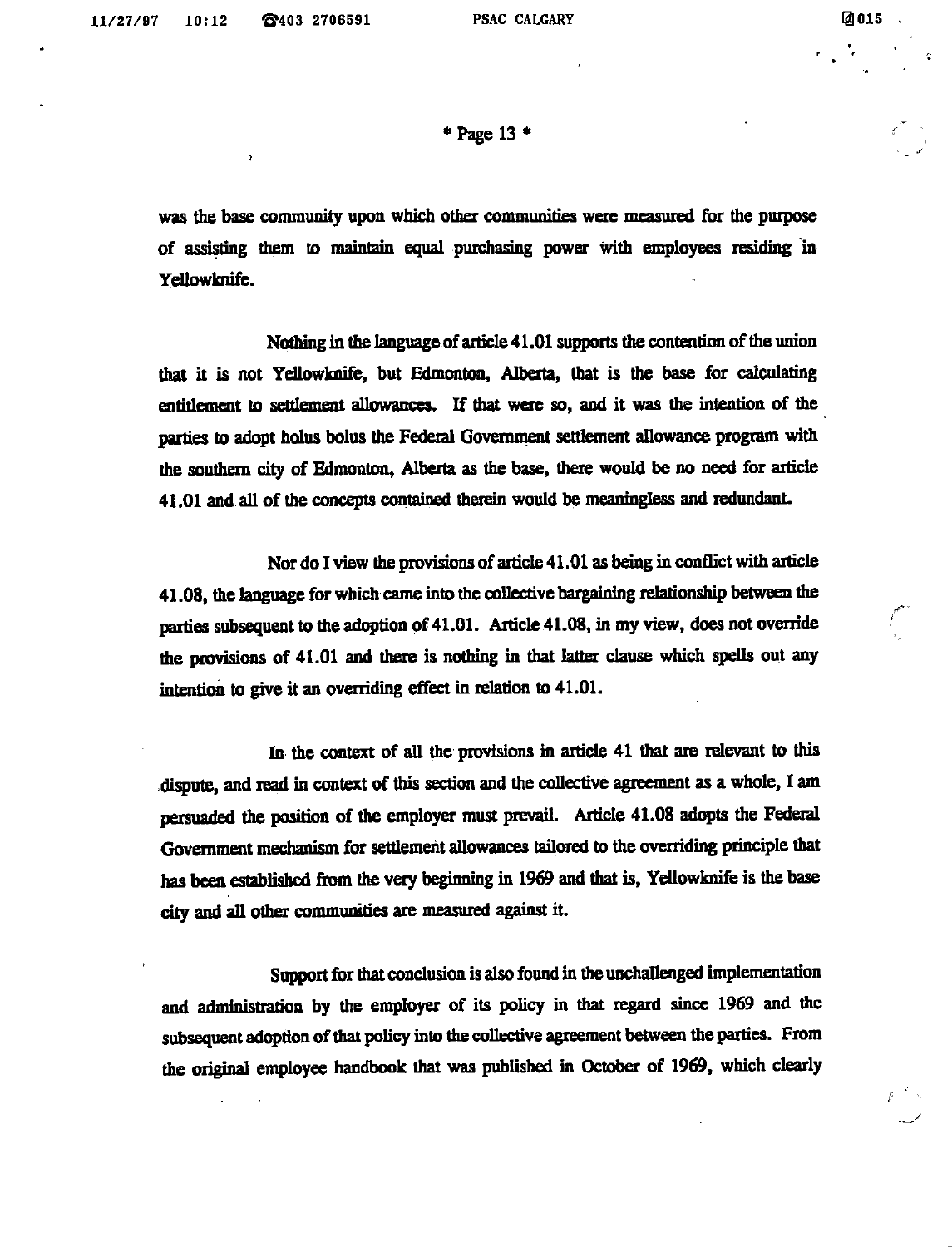ž,

 $*$  Page 14  $*$ 

spelled out that Yellowknife, Fort Smith, Hay River and Pine Point are not to be considered isolated posts and no isolated post allowance would be given to employees working there, right through to the 1992-94 collective agreement there was no challenge from the union. It is conceded by the union that it was well aware that the Federal Government paid an isolation allowance to its employees working in YeUowknife with Edmonton, Alberta as the base city. Notwithstanding that knowledge and in spite of numerous bargaining sessions over the years for revisions to the collective agreement, the union raised no issue in that regard.

What is most telling, from an evidentiary point of view is that during negotiations for the 1987-89 collective agreement the employer tabled a proposal which brought to the attention of the union, without any equivocation whaisoever, that while the Federal Government recognized YeUowknife and other communities in the samecost of living category as requiring an allowance, "the Government of the N.W.T. does not".

Therefore, it cannot be said the union was ever under any illusions about how the settlement allowance provisions of the collective agreement were originally implemented as policy and subsequently as part of the collective bargaining relationship with the employer.

The suggestion by the union that because Yellowknife did not move on the Federal Government grid until February, 1992, it had no reason to challenge the interpretation of the employer as to the proper application of article 41, that position has no merit for the reasons stated above. The union knew for many years that the Federal Government paid an allowance for its employees working in YeUowknife and the Government of the Northwest Territories did not. It never challenged that position. Thus, the only logical conclusion that can'be drawn is that the union fully understood the nature and purport of article 41.01 and the relationship of article 41.08 with it.